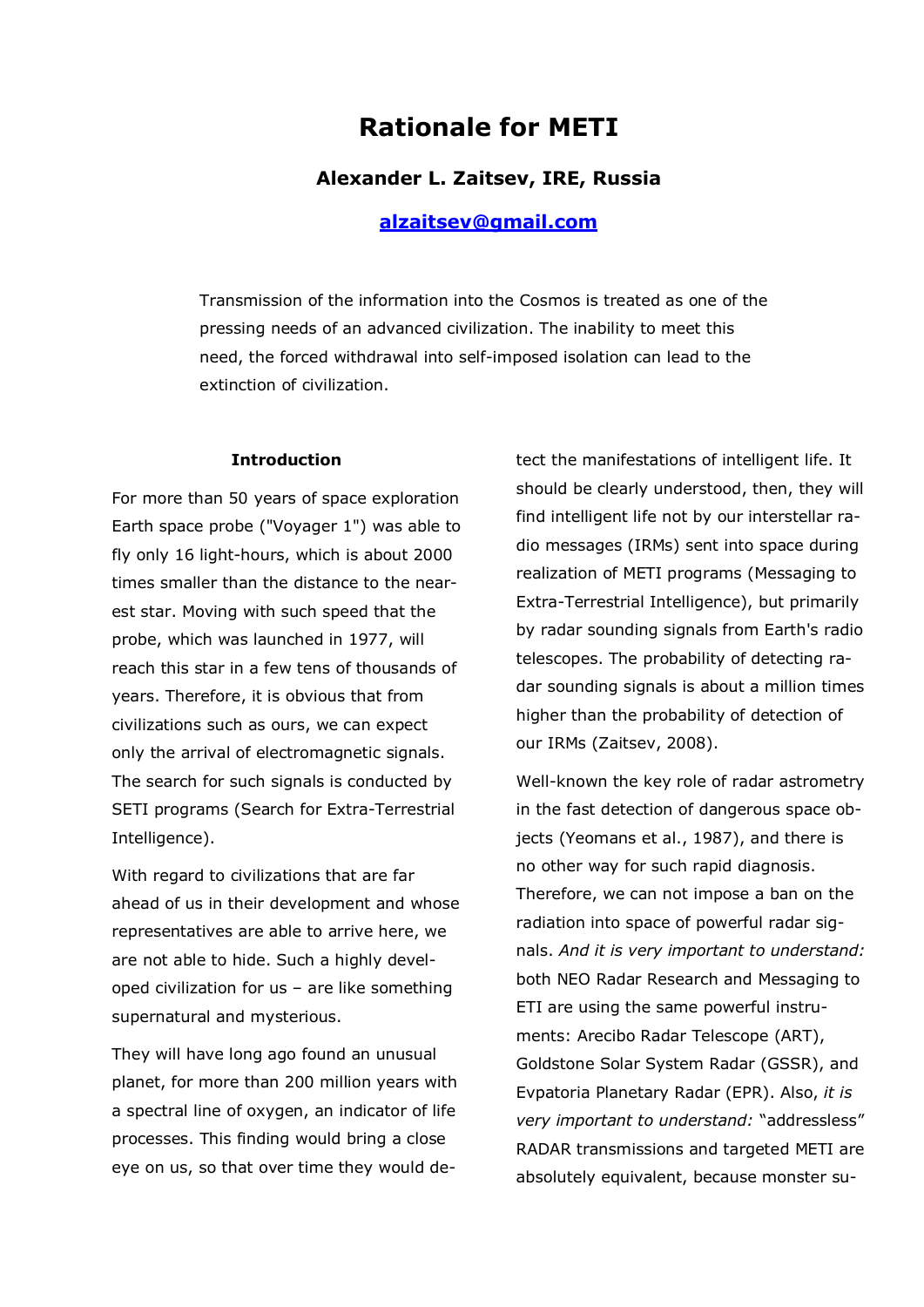per-aggressive and super-powerful ETIs may live anywhere.

Therefore, all the talk about alien invasion and the danger of METI I regard as idle and pseudoscientific. These numerous debates carry out, mainly by those who are far from astronomy and do not realize the size of the Universe. The following is a justification of METI, this new type of human activity, which aims at transforming our civilization into an object of possible detection by extraterrestrial civilizations. Such activities are humane and selfless, it allows us to understand our own way and do not fade away in the future because of "apathy".

## **METI as the need of a highly developed civilization**

More than 40 years ago, Nicholas Kardashev (1971) expressed the profound idea that the transmission of information into the Cosmos, to the address of alleged "brothers on reason" is a vital and a natural need of highly developed civilization. He wrote: "There are reasons to believe that transmission of information is one of the basic conditions of existence for super-civilizations". It is clear that METI is treated not as a "bait" to attract other civilizations and to ensure the success of terrestrial searching, but as something immeasurably greater, namely, as one of the fundamental requirements of an advanced civilization.

Extremely interesting is the historical aspect of the problem. We give only two examples among many. In the early of 19th century,

Carl Gauss was thinking about how to tell the aliens of the existence of intelligent beings on Earth. In 1896 Konstantin Tsiolkovsky published in the weekly "Kaluga Herald" an article with the project on the same topic. The main question related to these and many similar projects (Schirber, 2009), is: "How to understand the interest of the outstanding scientists of the past to this problem? Why do they think about these topics and with which connected such need?" The issue is not as simple as it seems at first glance, it should not be reduced to the appearance of possible eccentricities of those noted scientists…

#### **METI and the Great Silence**

In 1999, after the development and transmission by us from Evpatoria of the first multi-page interstellar radio messages «Cosmic Call» (Zaitsev, 2011), an American classic in the field of radar studies of asteroids and comets Steven Ostro sent us his unpublished work: «Project Moonbeam: An Omnidirectional Radio Beacon for the Lunar Farside. JPL, October 1989 ". In this paper, he proposed to create a powerful beacon for regular interstellar broadcasts. Particularly memorable is a phrase that deserves to be a maxim: "We might conclude that it is better to give than to receive, and that the war on Great Silence must begin at home". The earlier terrestrial planetary consciousness begins to understand and accept this idea, the better!

And while searching, the various SETI programs spent hundreds of times longer than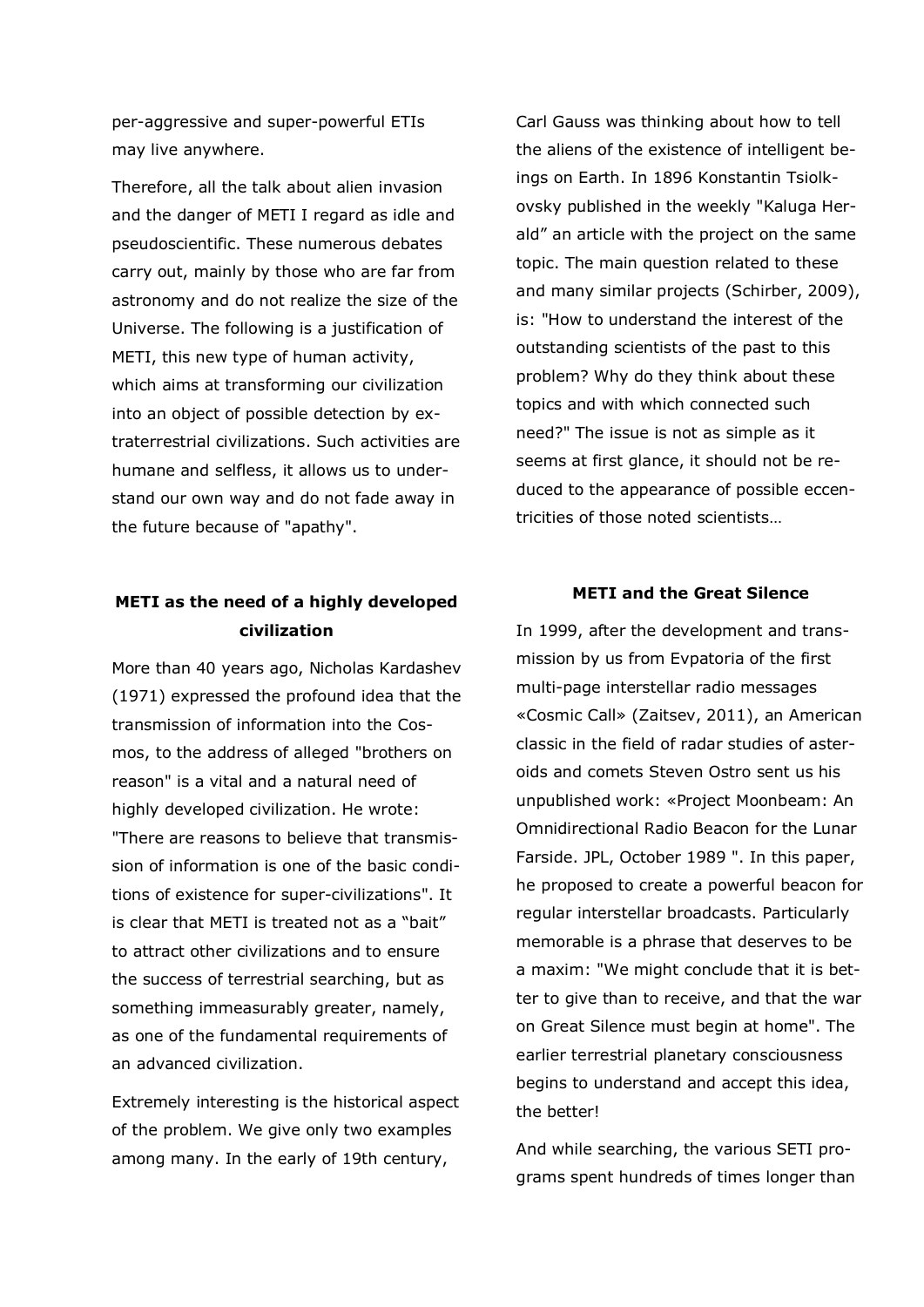the transmission with METI programs. This paradoxical disparity of effort, a passionate desire to receive and nothing to give, was subsequently called "The SETI Paradox" (Zaitsev, 2006). A trivial consequence of this paradox is an explanation of the Silence of the Universe: "If not only earthly but also other planetary consciousness are so inclined that they prefer to receive rather than give, the search does not make sense, because the Universe is silent".

Another conceivable reason for Silence is intimidation of our society, by scientists and science-fiction writers with the threat of alien invasion. At one time we wrote about this in the article (Zaitsev et al., 2005): «In conclusion, we subscribe to one possible solution to the Fermi Paradox: Suppose each extraterrestrial civilization in the Milky Way has been frightened by its own SETI leaders into believing that sending messages to other stars is just too risky. Then it is possible we live in a galaxy where everyone is listening and no one is speaking. In order to learn of each others' existence - and science - someone has to make the first move».

It is necessary to understand and remember that the transmission of interstellar radio messages from the Earth is filled with meaning and our own searching for radio messages from other civilizations. After all, if ever whip up hysteria of alien invasion, ban those who engage in METI, calling their actions irresponsible and reckless to the point of idiocy, the question arises – whose messages are the SETI Institute and other

groups in SETI seeking? Does the acronym "SETI" deserve to be decoded as the Search for Extra-Terrestrial Idiots?

### **Isolationism as a possible cause of extinction of civilizations**

I do not know definitely, but it seems to me that Sebastian von Hoerner was the first, who in the 1960s indicated that "apathy" or "Loss of Interest" represents real cause of extinction of advanced Civilizations. In the Russian language is the phrase «одиночная камера», which correspond to the word combination "one-man island" in English. I can not speak for all, but I do not want to live in a cocoon, in a "one-man island", without any rights to send a message outside, because such life is not interesting!

Similarly, the prohibition of message transmission converts the Earth into "onecivilization island". I think that it is not interesting for inhabitants to live in such enforced self-isolation, in such lurker-like Civilization! Civilizations, which are forced to hide and tremble because of farfetched fears, is doomed to extinction...

Thus, summing up, we can conclude that the struggle against ONE mythical ET-threat by means of prohibition of any Radar Astronomy transmission and any sending messages to ETIs, creates TWO real problems: defencelessness in the face of Asteroid Hazard and the threat of very probable extinction of such self-isolated civilization due to "apathy".